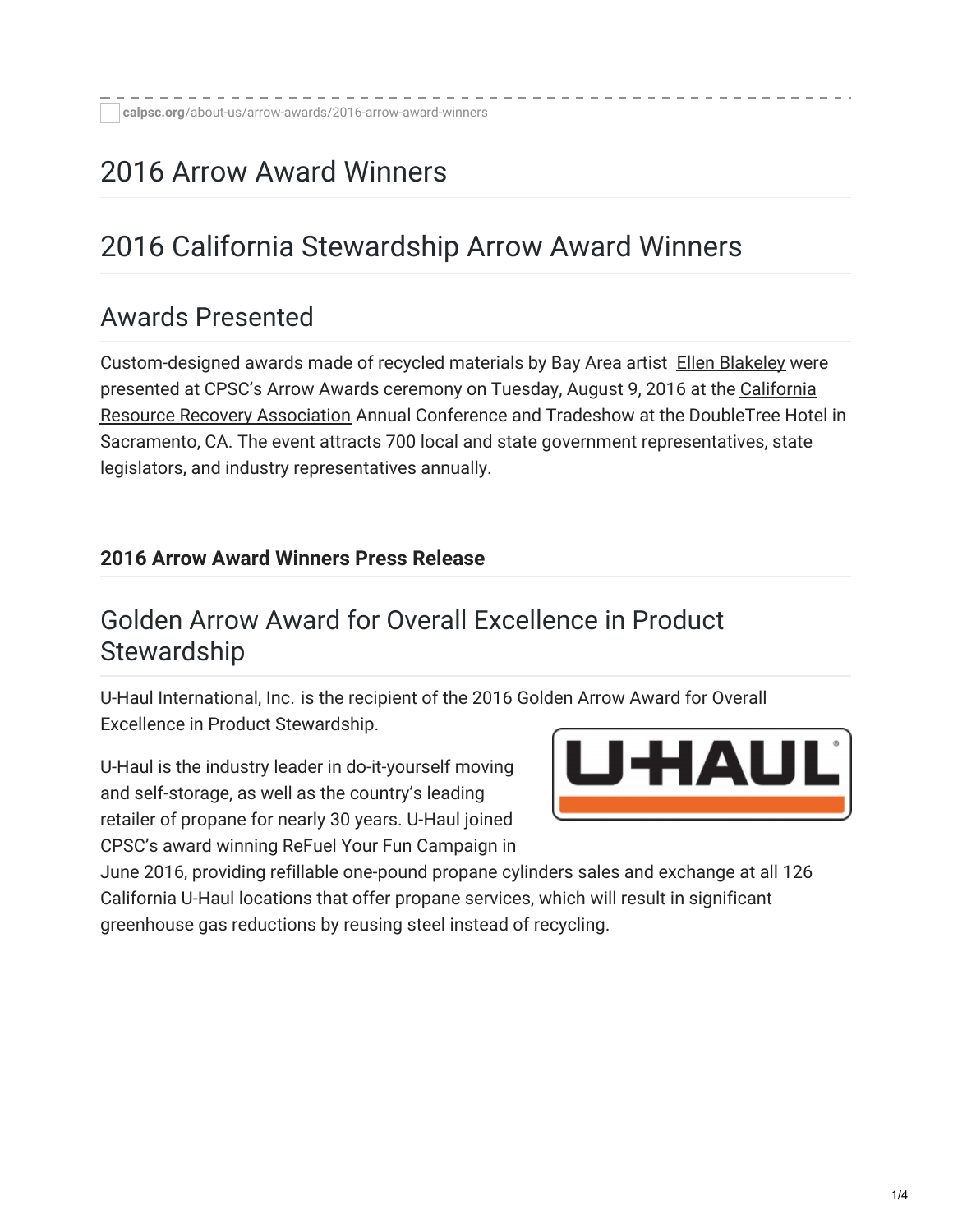

*Pictured (L to R) –Gretchen Olsen, CPSC; John Barnett and Jeff Lockridge, U-Haul International, Inc.*

# **Green Arrow Award for System Design and Innovation**

[Flame](http://www.flameking.com/) King is the recipient of the 2016 Green Arrow Award for System & Design Innovations.

Flame King designed a one-pound refillable propane cylinder that can be used for 12 years. These cylinders are widely used in camp stoves and many other products.

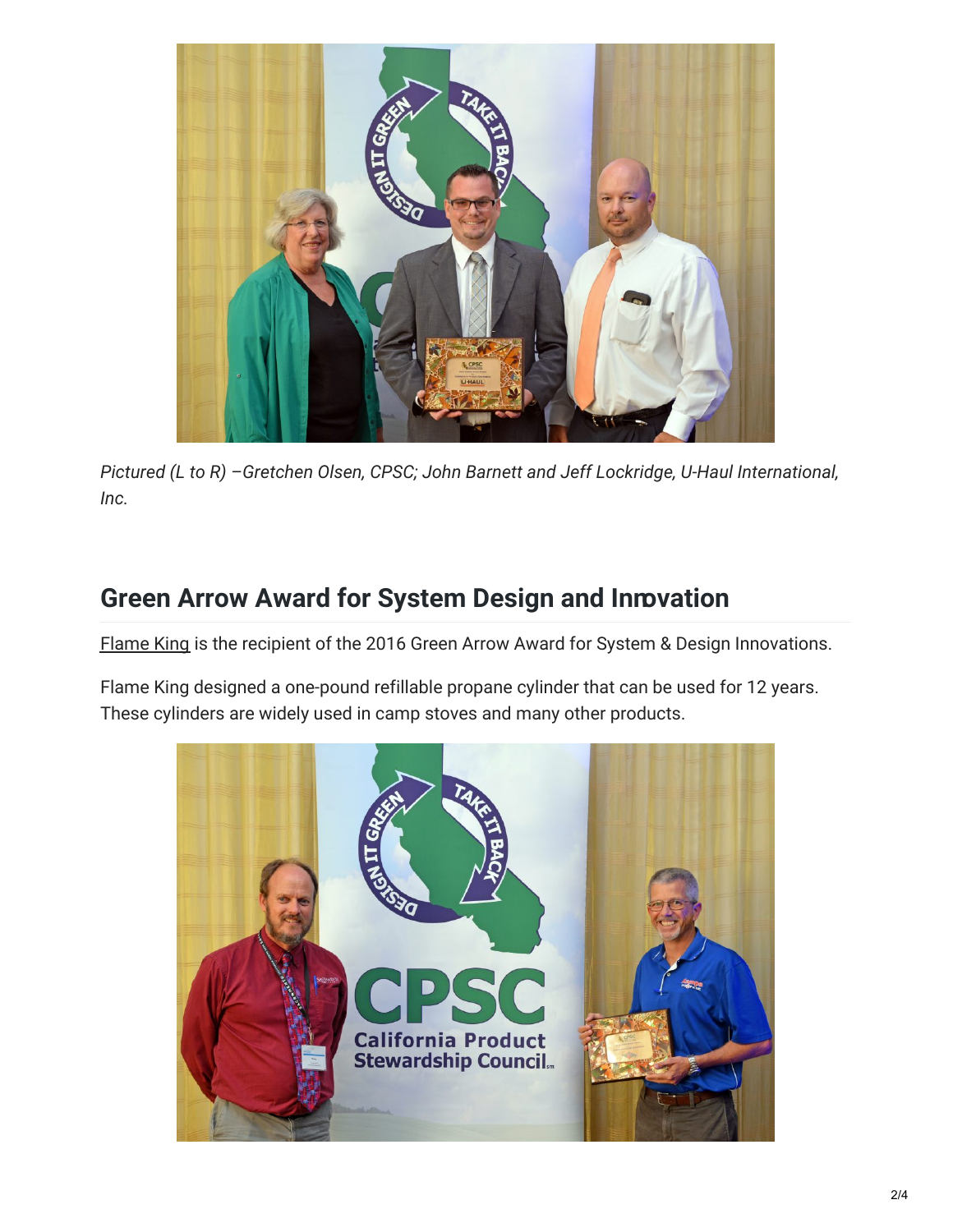*Pictured (L to R) – Doug Kobold, CPSC; Josh Simpson, Kamps Propane who accepted the award on Flame King's behalf*

# **Bow & Arrow Award for Coalition Building**

[PaintCare,](http://www.paintcare.org/) Inc. is the recipient of the 2016 Bow & Arrow Award for Coalition Building.

PaintCare is a non-profit organization that manages the California paint stewardship program, as well as programs in other states that have passed paint stewardship laws. Since starting the program in 2012, PaintCare has established 771 drop-off sites in California and has collected more than eight million gallons of paint.





*Pictured (L to R) – Julie Bryant, CPSC; Jeremy Jones, PaintCare*

# **Infinity Arrow Award for Service and Take-Back**

Orchard Supply [Hardware](http://www.osh.com/) (OSH) is the recipient of the 2016 Infinity Arrow Award for Service and Take-Back.